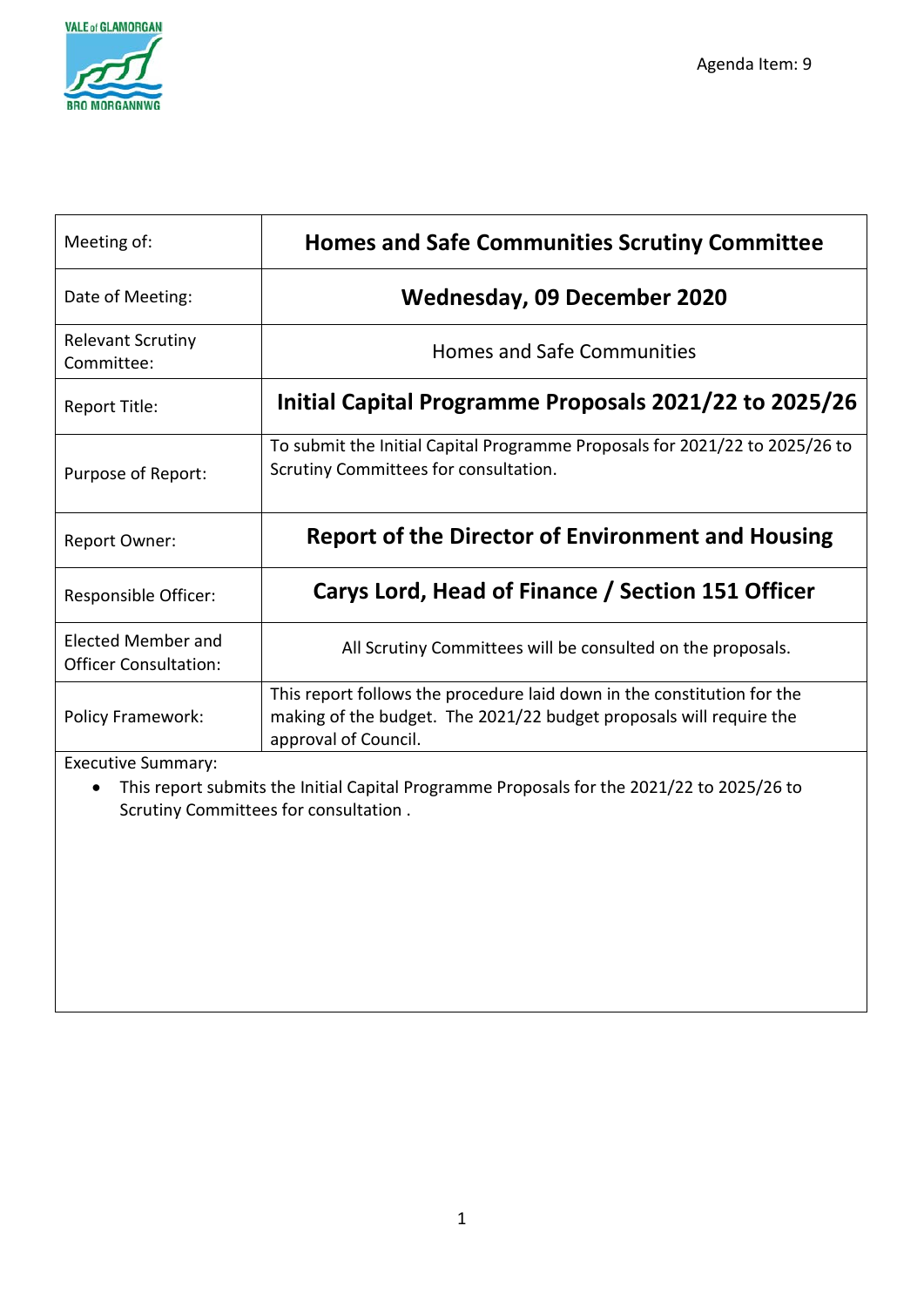# **Recommendation**

It is recommended :-

**1.** That Scrutiny Committee considers the Initial Capital Programme Proposals for 2021/22 to 2025/26 and forward its recommendations to Corporate Performance and Resources Scrutiny Committee as the lead Scrutiny Committee.

# **Reason for Recommendation**

**1.** In order to gain the view of Scrutiny Committees.

# **1. Background**

**1.1** Council on 26th February 2020 (minute no 710) approved the Capital Programme for 2020/21 onwards.

# **2. Key Issues for Consideration**

**2.1** Any changes made to the 2021/22 Capital Programme onwards that were approved at Cabinet on the 16th November 2020 have been reflected in Appendix 1.

# **2021/22 to 2025/26 Capital Programme**

- **2.2** The Provisional General Capital Funding for 2021/22 has not yet been announced by Welsh Government (WG) and is expected on 22nd December 2020 with the Final Settlement due on 2nd March 2021.
- **2.3** As stated in last year's Initial Proposals report, for the previous three years (2018/19, 2019/20 and 2020/21) additional General Capital funding had been received, however from 2021/22 onwards no further indication of additional funding has been received from Welsh Government and therefore the level of capital funding included in this report has reverted back to the same level as set out in the 2018/19 Provisional Settlement and will then remain constant for the remainder of the period of this programme. General Capital Funding has therefore been assumed as £5.505m for 2021/22 which is made up of £2.083m General Capital Grant and £3.422m Supported Borrowing. The General Capital Funding for 2020/21 was £6.796m therefore there is an assumed reduction of £1.291m between years.
- **2.4** Appendix 1 sets out the Initial Proposals for the Capital Programme between 2021/22 and 2025/26 for this Committee.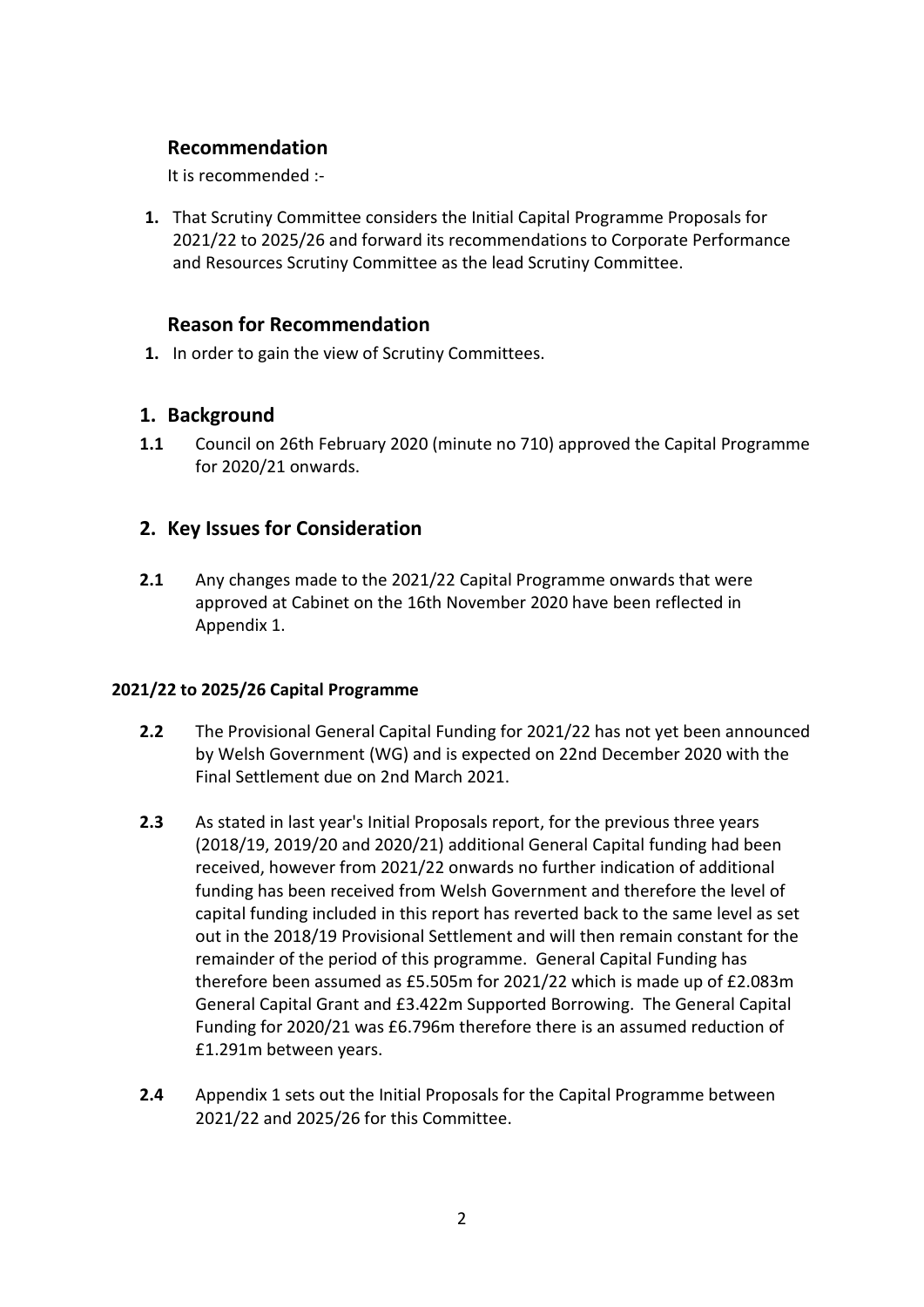- **2.5** The Major Repairs Allowance (MRA), which is the grant that provides capital funding to the Housing Revenue Account (HRA), has not yet been announced by the Welsh Government for 2021/22. Cabinet will be advised once the announcement is made. An assumption has been made in Appendix 1 that the grant will continue at the same level as in the current year, which is £2.764m in 2020/21 and throughout the period of the Capital Programme.
- **2.6** In addition to external funding, the Council will finance part of the Capital Programme from its own resources, e.g. capital receipts and reserves.
- **2.7** The table below details the General Capital Funding and internal resources required to fund the proposed schemes for the Council as a whole.

#### **Analysis of Net Funding Required for the Indicative 2021/22 Capital Programme**

| <b>GENERAL FUND</b>                     | £'000  | f'000  |
|-----------------------------------------|--------|--------|
| <b>Welsh Government Resources</b>       |        |        |
| <b>Supported Borrowing</b>              | 3,422  |        |
| <b>General Capital Grant</b>            | 2,083  |        |
| <b>Total Welsh Government Resources</b> |        | 5,505  |
| <b>Council Resources</b>                |        |        |
| <b>General Capital Receipts</b>         | 6,018  |        |
| Reserves/Revenue                        | 9,760  |        |
| <b>City Deal Unsupported Borrowing</b>  | 675    |        |
| <b>Unsupported Borrowing</b>            | 4,194  |        |
| <b>Total Council Resources</b>          |        | 20,647 |
| <b>HOUSING REVENUE ACCOUNT</b>          |        |        |
| Housing Reserves/Revenue                | 6,450  |        |
| <b>Housing Unsupported Borrowing</b>    | 24,806 |        |
| <b>Total HRA Resources</b>              |        | 31,256 |
| <b>Total Net Capital Resources</b>      |        | 57,408 |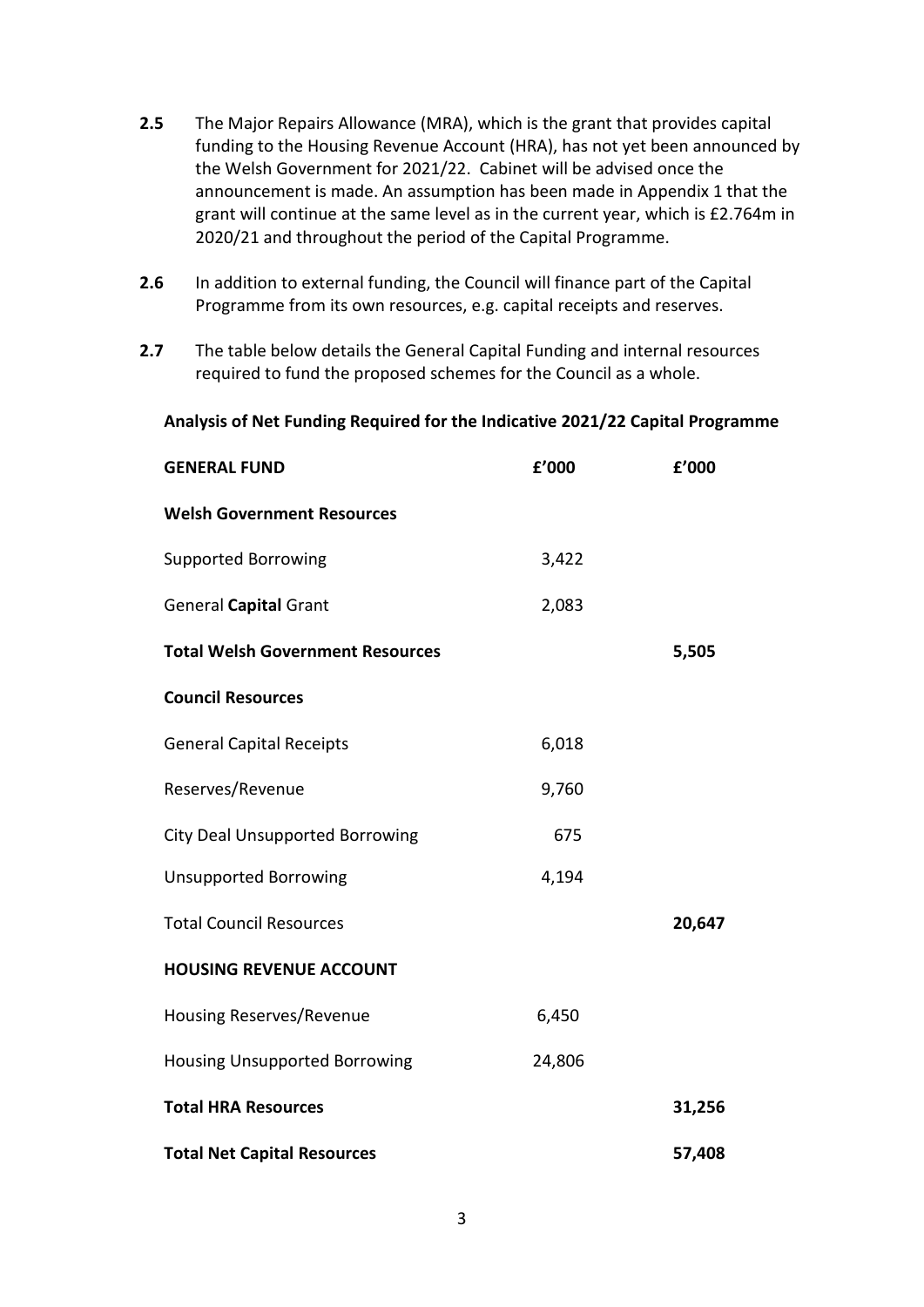### **Capital Bids 2021/22 to 2025/26**

- **2.8** New capital bids were invited for return by 25th September 2020 and the number of bids received were 19 (2 from Learning and Skills, 9 from Neighbourhood and Transport Services, 7 from Regeneration and Planning and 1 from Social Services). Departments were requested to rank and assess their own bids in order of importance before submission and bids from each Department were forwarded to the Insight Board for evaluation. There were no new bids received that are relevant to this Committee however the process is detailed below.
- **2.9** A number of criteria are used to assess the Capital Bids. The first criterion used is to classify the nature of the bids.
- **2.10** Where bids are rated an A or B on the criteria listed below there would clearly be a legal obligation to ensure that works are progressed in a timely manner within the confines of the funding available. Schemes that represent an invest to save opportunity or support the achievement of corporate priorities should also be prioritised. The criteria used is set out below:-

| <b>Priority Level</b> | <b>Criteria</b>                         |
|-----------------------|-----------------------------------------|
| A                     | Health and Safety legislation           |
| B                     | Other Legislation/Statutory Requirement |
| Ci                    | Economic Sense/Invest to Save           |
| Cii                   | Corporate Plan                          |
| Ciii                  | Sufficiency                             |
| D                     | Condition/Suitability                   |
| E                     | <b>Welsh Government Requirements</b>    |
| F                     | Low Priority                            |

**2.11** In addition, in accordance with the criteria set out in the Budget Strategy, the bids were prioritised in terms of their corporate priority and the risk they pose to the Council if they are not pursued. The risk assessment element was undertaken in line with the Council's Corporate Risk Management Strategy as follows;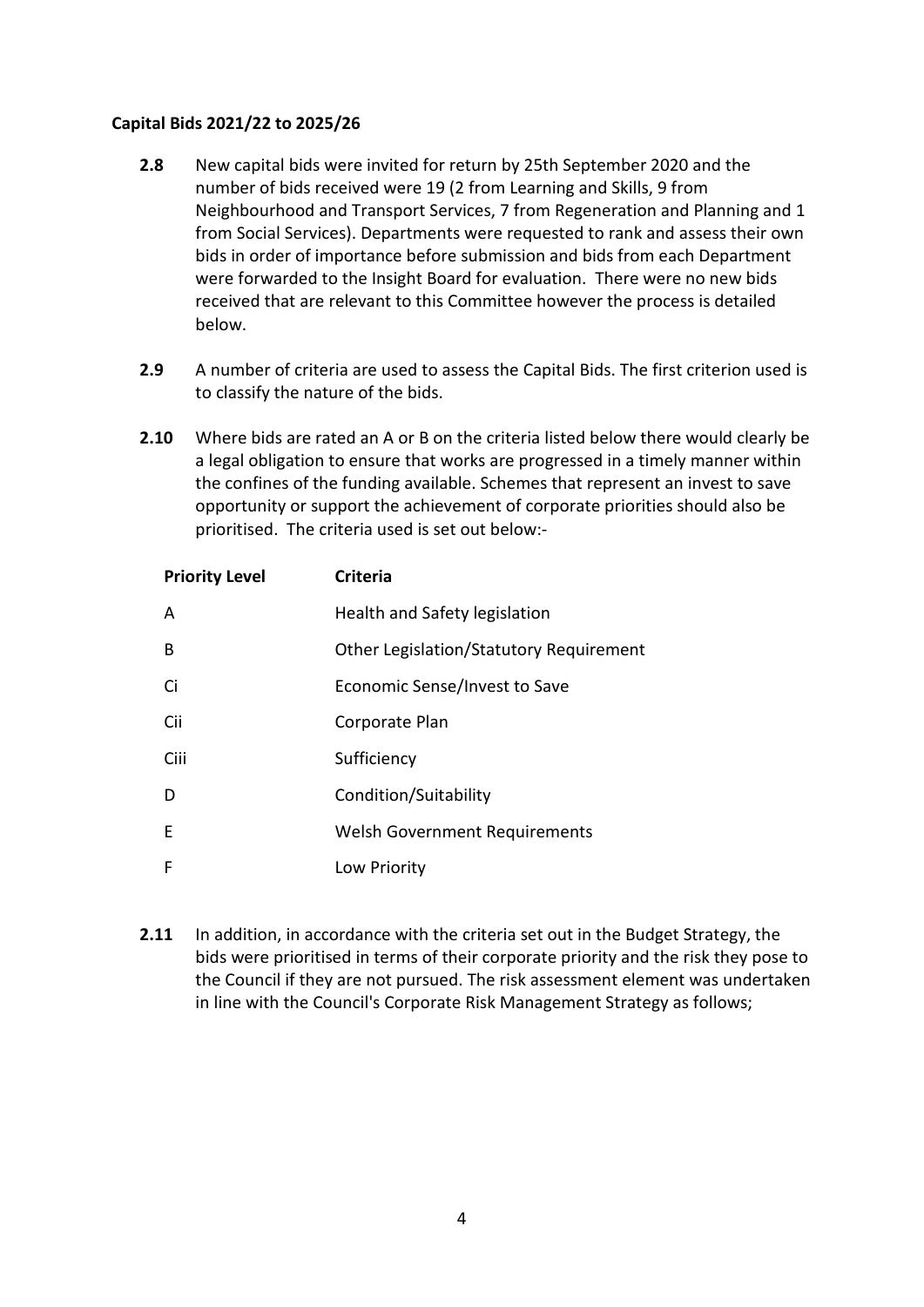|                                                                | Catastrophic | <b>MEDIUM</b>   | MEDIUM/HIGH   | <b>HIGH</b>   | <b>VERY HIGH</b> |
|----------------------------------------------------------------|--------------|-----------------|---------------|---------------|------------------|
| ŏ<br>Risk<br>Impact<br>$\sigma$                                | High         | MEDIUM/LOW      | <b>MEDIUM</b> | MEDIUM/HIGH   | <b>HIGH</b>      |
|                                                                | Medium       | LOW             | <b>MEDIUM</b> | <b>MEDIUM</b> | MEDIUM/HIGH      |
| Magnitude<br>Possible                                          | Low          | <b>VERY LOW</b> | LOW           | MEDIUM/LOW    | <b>MEDIUM</b>    |
|                                                                |              | Very Unlikely   | Possible      | Probable      | Almost Certain   |
| <b>Risk Matrix</b><br>Likelihood/Probability of Risk Occurring |              |                 |               |               |                  |

**2.12** Taking into account the nature of capital schemes, the following criteria were applied to assess corporate priority:

| <b>Corporate Priority</b>                                                                                                                                                  | <b>Score</b> |
|----------------------------------------------------------------------------------------------------------------------------------------------------------------------------|--------------|
| Commitments and areas where the Council has no control over the<br>expenditure, e.g. contractual and legal commitments, absolute minimum<br>statutory service, taxes, etc. | 3            |
| Very high priority (publicly announced commitment e.g. items included in the<br>Community Strategy, Corporate Plan etc.)                                                   | 2            |
| "Invest to Save" and preventative expenditure                                                                                                                              | 2            |
| Statutory expenditure above the absolute minimum and other priorities                                                                                                      | 1            |
| Low Priority                                                                                                                                                               | 0            |

- **2.13** The bids are also reviewed for the contribution that they make to the Wellbeing and Future Generations criteria as set out below;
- Long Term
- Integration
- Collaboration
- Prevention
- Involvement
- **2.14** Each scheme is awarded one point for every one of the outcomes that it meets to a maximum of 5.
- **2.15** In previous years, only those schemes assessed as corporate priority 1 or higher and medium risk or higher were included in the capital programme. In addition, successful bids had also contributed to at least three Wellbeing and Future Generations outcomes and should have had a scheme priority factor of either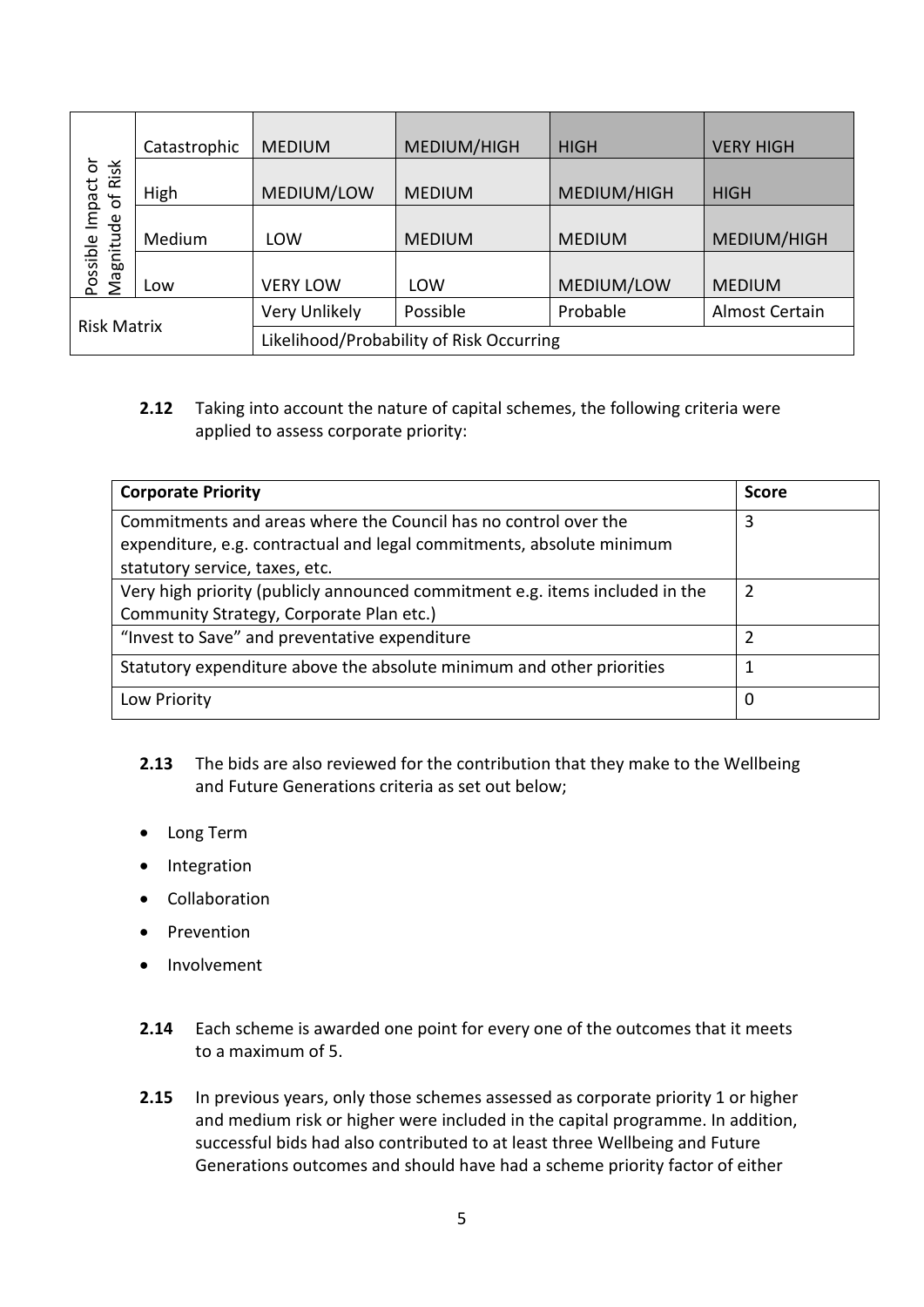A/B/Ci/Cii/Ciii. Usually bids that did not meet these criteria were excluded from consideration.

- **2.16** These bids have been considered by the Insight Board where it was agreed that, when agreeing the final programme, consideration should also be given to those schemes that meet the requirements of the Coronavirus Recovery Strategy.
- **2.17** The value of capital bids received for the Council as a whole totalled £8.586m in 2021/22 and £20.506m over the 5-year period. While the evaluation process has been carried out this year for all capital bids in the normal manner, the settlement for 2021/22 has not been confirmed. It is therefore proposed that at this point, due to the uncertainty in the level of funding that will be provided, no schemes will be approved for inclusion in the Capital Programme and further assessment will be carried out by the Budget Working Group once the level of funding is known and consultation has taken place.
- **2.18** There have been a number of changes approved by Cabinet since the final budget proposals 2020/21 to 2024/25 were approved in February 2020. These changes including capital sums carried forward have been included in Appendix 1.

#### **Housing Improvement Plan**

**2.19** The 2020/21 Housing Improvement Programme budget currently totals £22.5m. It has been requested at Cabinet on the 16th November 2020 that the budget be reduced by a net figure of £2.3m which is to be carried forward into 2021/22. The funding of the 2020/21 programme has been amended as set out in the table below, along with the funding for the proposed 2021/22 programme: -

| <b>Funding</b>                | <b>Current 2020/21</b><br>£'000 | <b>Amended 2020/21</b><br>£'000 | Proposed 2021/22<br>£'000 |
|-------------------------------|---------------------------------|---------------------------------|---------------------------|
| Major Repairs Allowance Grant | 2,764                           | 2,764                           | 2,764                     |
| <b>Other Grant</b>            | 263                             | 267                             | 1,300                     |
| <b>CERA</b>                   | 12,723                          | 14,840                          | 6,450                     |
| <b>Unsupported Borrowing</b>  | 5,559                           | 1,138                           | 24,806                    |
| <b>AHG Borrowing</b>          | 515                             | 515                             | 0                         |
| Appropriation                 | 700                             | 700                             | 0                         |
|                               |                                 |                                 |                           |
| <b>Total</b>                  | 22,524                          | 20,224                          | 35,320                    |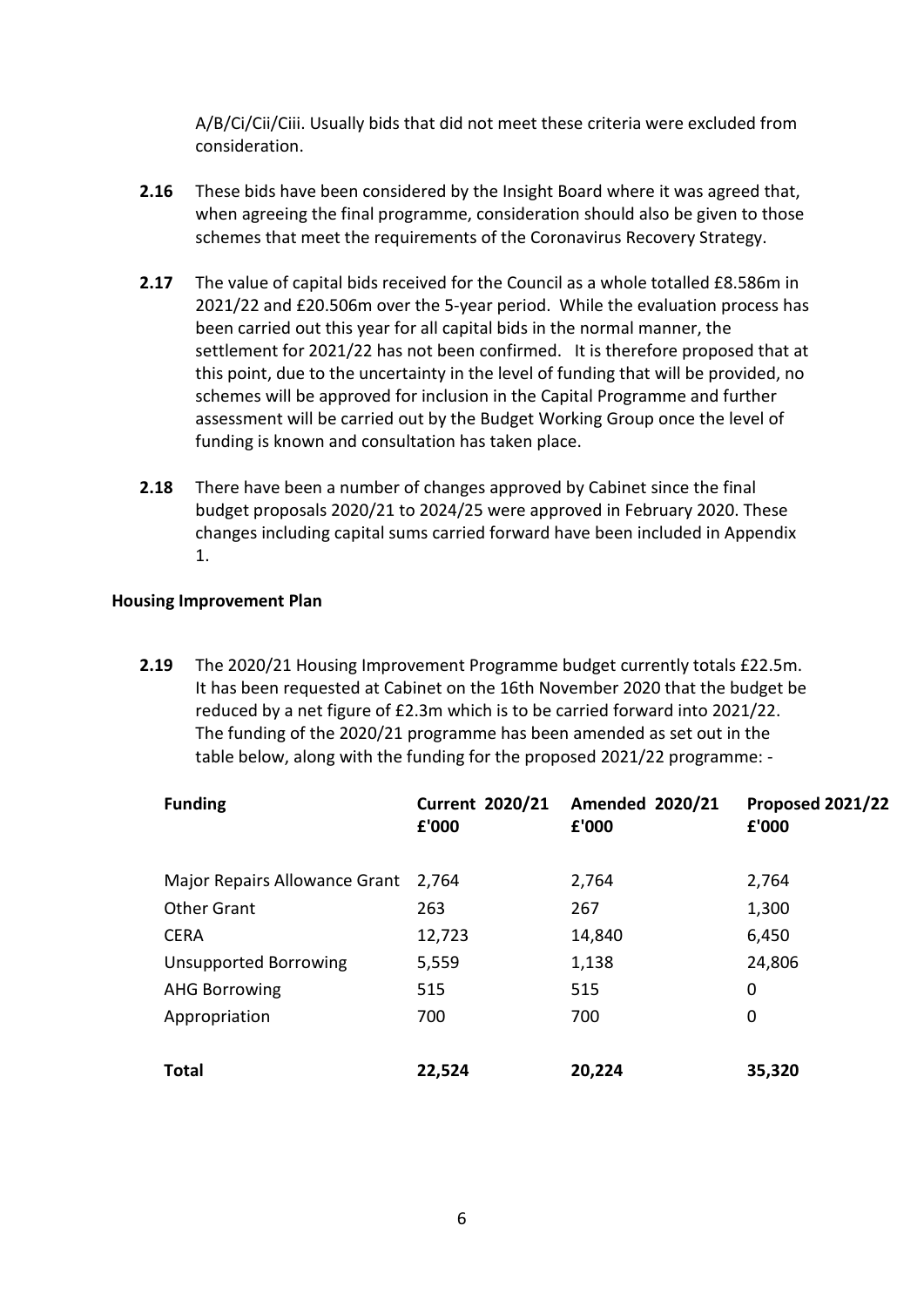### **Next Steps**

- **2.20** The next stage is for the capital bids and programme to be submitted to Scrutiny Committees for consultation. Each Scrutiny Committee will be asked to first consider the Initial Capital Programme proposals as shown in Appendix 1. There are no further bids to be considered for 2021/22 onwards. If changes are requested then the reasons need to be recorded in order to assist the Cabinet and the Budget Working Group in drawing up the final proposals. Corporate Performance and Resources Scrutiny Committee is the lead Scrutiny Committee and will consider both the Initial Capital Budget Proposals and any recommendations that other Scrutiny Committees have made. The responses of Scrutiny Committees must be made no later than the 16th December 2020.
- **2.21** Managers will be asked to revisit the recommended schemes contained in the final proposals prior to presentation to Cabinet and to confirm final costs and spend profiles.
- **2.22** Currently, the approved timetable requires Cabinet to approve the final budget proposals by no later than the 8th February 2021 and that Cabinet's final Capital Programme proposals will be considered by Council at a meeting to be held on 1st March 2021 to enable the Council Tax to be set by 11th March 2021.
- **2.23** Due to the late announcement of the final settlement it is proposed that the approved timetable is reviewed to ensure decisions regarding the budgets for 2021/2022 can be fully informed by the funding levels available.

# **3. How do proposals evidence the Five Ways of Working and contribute to our Well-being Objectives?**

- **3.1** The Capital Programme focuses capital investment to deliver the outcomes identified as part of the Corporate Plan. Some examples are :-
- **To work with and for our communities -** Consultations are carried out with the community on capital projects e.g. Band B and park schemes. Building Stronger Communities capital grants are being issued to support projects being carried out by members of the community.
- **To support learning, employment and sustainable economic growth -** Further investment in schools through the School Investment Programme with Band A complete and development under Band B which commenced in 2019/20. Contributing as a partner in the Cardiff Capital Region City Deal will bring economic prosperity to the area. There will be continued investment in environment and regeneration programmes to support economic growth.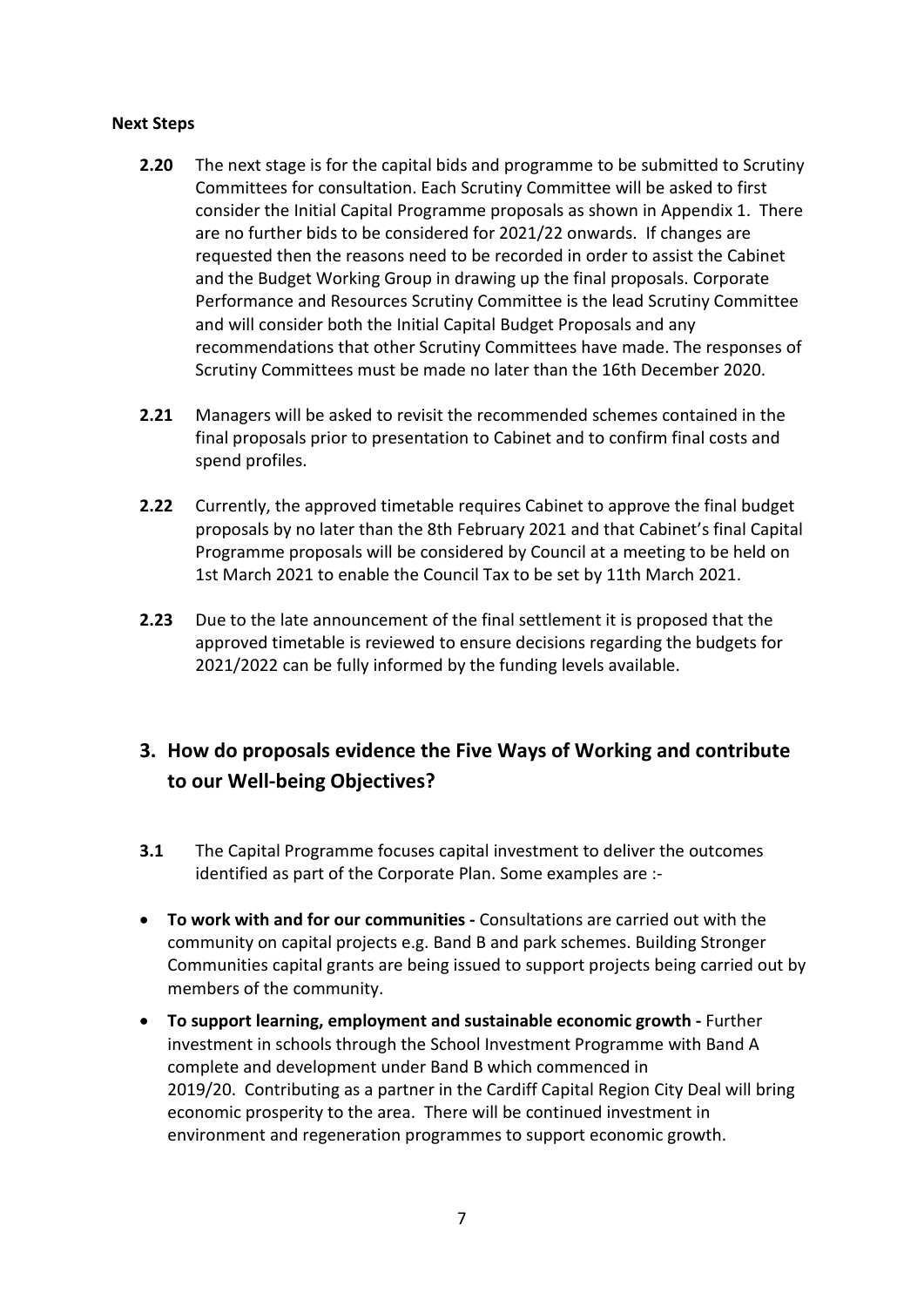- **To support people at home and in their community -** Investment in housing through the Housing Improvement Programme will maintain the Welsh Housing Quality Standard and there is a new build programme. Disabled Facility Grants are also issued to residents. Investment in leisure centres and playgrounds will encourage more use and activity. The core active travel fund allocation grant from Welsh Government is used to implement active travel schemes.
- **To respect, enhance and enjoy our environment -** In response to the climate emergency, the Council launched a project to explore how construction practices could be adapted to support decarbonisation as part the 21st Century Schools Programme. Investing in the introduction of LED street lighting will bring environmental benefits. Funding has been made available for the installation of vehicle charging infrastructure and for the purchase of electric pool cars. The school decarbonisation programme consists of a variety of energy reduction measures and renewable energy installations have been identified across a number of assets within the school portfolio. Recycling is now to be sorted into separate containers, the change is aimed at improving the quality of the materials that are collected for recycling which is better for the environment and will help the Council to recycle more.
- **3.2** The setting and the monitoring of the Capital programme follows the Five Ways of Working.
- **3.3 Looking to the long term -** The development of the capital programme is a means of planning for the future and takes a strategic approach to ensure services are sustainable and that investments are affordable over the longer term and that future need and demand for services is understood.
- **3.4 Taking an integrated approach** In setting the capital programme, working with partners is encouraged, as it allows the utilisation of funding from various sources, such as Welsh Government and S106 contributions, to deliver schemes.
- **3.5 Involving the population in decisions** As part of the annual budget setting process there is engagement with residents, customers and partners. Prior to the implementation of certain capital schemes, consultation may also take place with the public which may in some cases be statutory.
- **3.6 Working in a collaborative way** It is recognised that more can be achieved and better services can be provided by collaboration and it encourages this as a way of working in the future which includes providing funding to work with local communities.
- **3.7 Understanding the root cause of issues and preventing them** The process for setting and monitoring the capital programme is proactive and allows an understanding of the financial and operational issues to be considered together so that issues can be tackled at the source.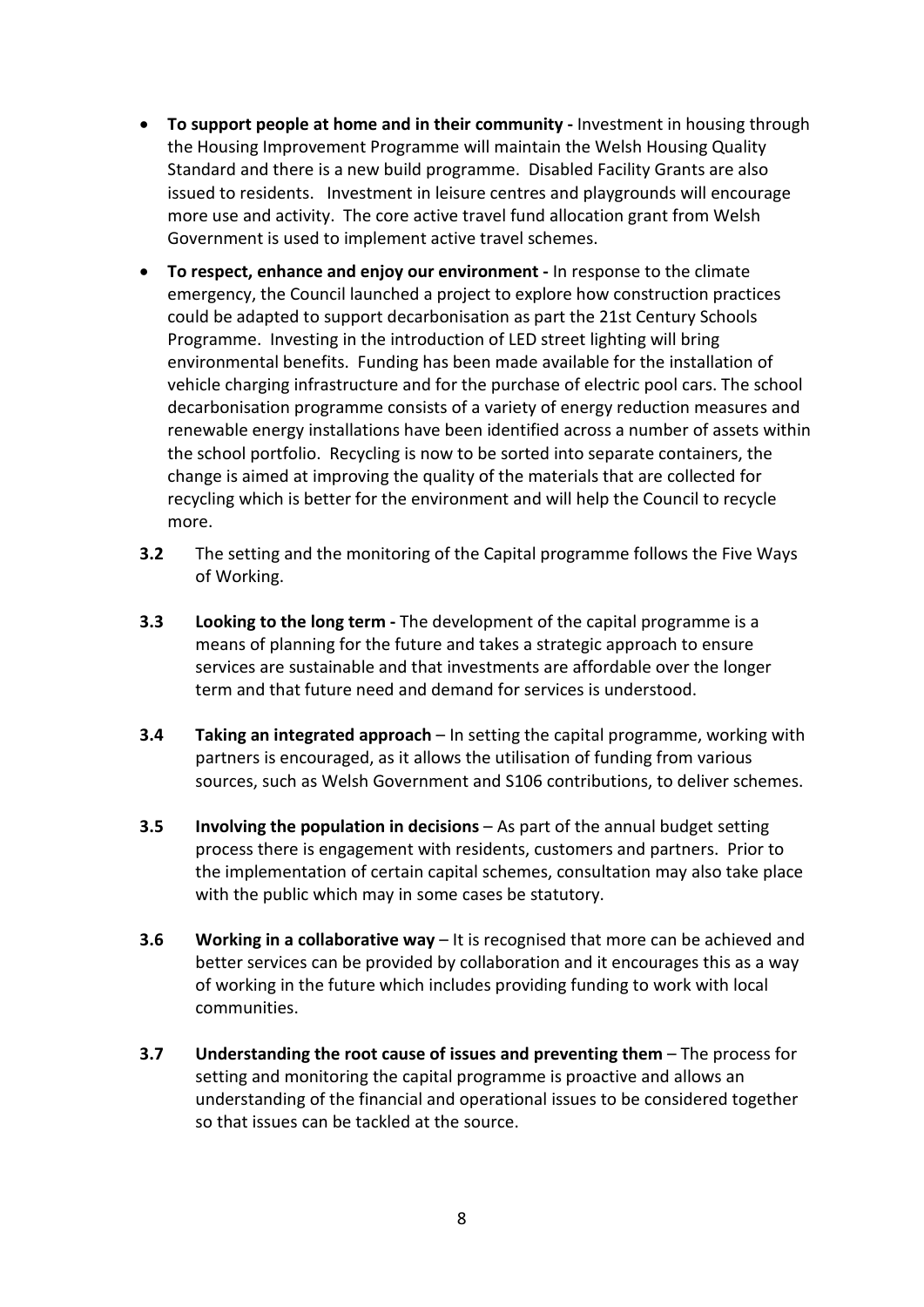# **4. Resources and Legal Considerations**

#### **Financial**

**4.1** The total net capital expenditure of the proposed programme for the Council as a whole over the 5 years, is £165.57m. If all these schemes are approved, the effect on General Fund useable capital receipts will be as follows.

| <b>Capital Receipts</b>                         | General        |
|-------------------------------------------------|----------------|
| <b>Anticipated Balance as at 1st April 2021</b> | £'000<br>4,381 |
| Anticipated Requirements - 2021/22              | (1, 182)       |
| Anticipated Receipts - 2021/22                  | 0              |
| <b>Balance as at 31st March 2022</b>            | 3,199          |
| Anticipated Requirements - 2022/23              | (287)          |
| Anticipated Receipts - 2022/23                  | 0              |
| Balance as at 31st March 2023                   | 2,912          |
| Anticipated Requirements - 2023/24              | (300)          |
| Anticipated Receipts - 2023/24                  | 0              |
| <b>Balance as at 31st March 2024</b>            | 2,612          |
| Anticipated Requirements - 2024/25              | 0              |
| Anticipated Receipts - 2024/25                  | 0              |
| <b>Balance as at 31st March 2025</b>            | 2,612          |
| Anticipated Requirements - 2025/26              | 0              |
| Anticipated Receipts - 2025/26                  | 0              |
| <b>Balance as at 31st March 2026</b>            | 2,612          |

**4.2** In line with the overall strategy and specific suggestions proposed by the Budget Working Group, in order to resource the Capital Programme, reserves will be utilised over the period of the Capital Programme 2021/22 to 2025/26.

#### **Employment**

**4.3** Some of the work included in the capital programme will be undertaken by Council staff and the relevant costs will be recharged to the capital scheme.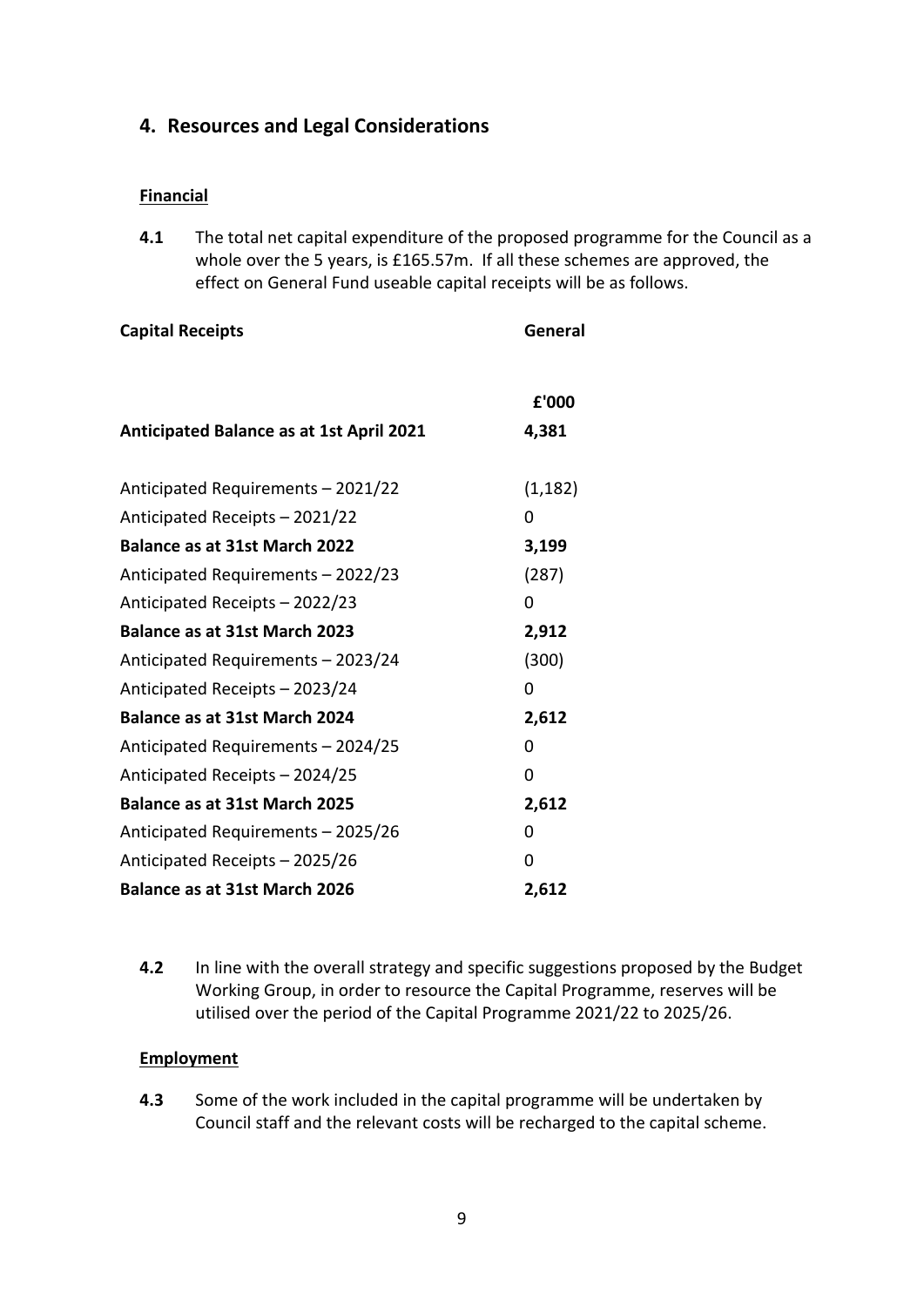# **Legal (Including Equalities)**

**4.4** There are no legal implications.

# **5. Background Papers**

Bids received from departments

Correspondence received from the Welsh Government